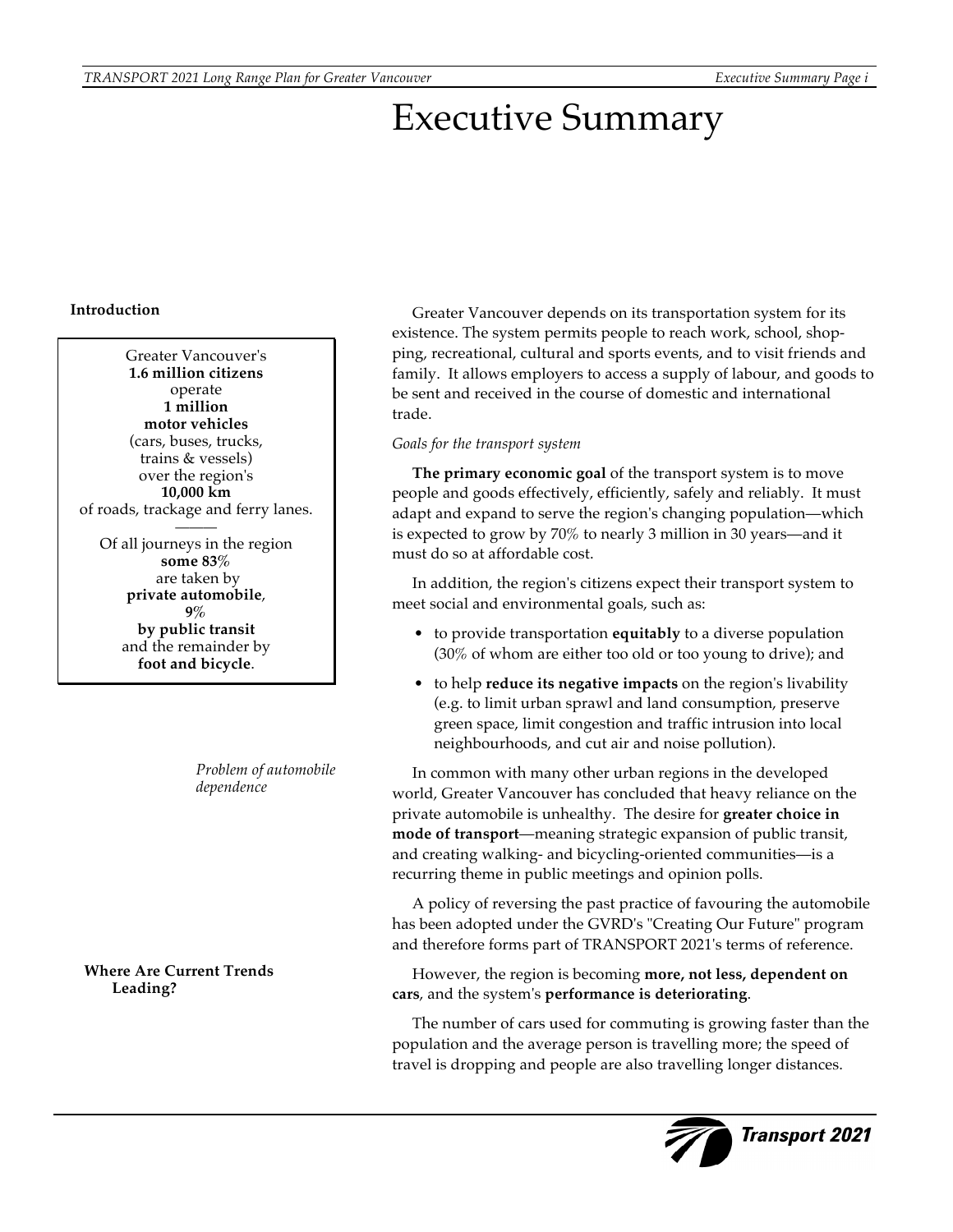

*Air pollution*





That means that the total amount of time spent travelling has increased substantially. The busy morning and afternoon periods lengthen to fill more of the day.

Surveys also show that homes and jobs are dispersing into the suburbs. This is producing a less core-focussed pattern of travel, with **travel between suburbs growing faster than travel to and from the core**. Such an increasingly diffuse pattern is awkward for conventional public transit to serve effectively; transit performs best along high-volume corridors, where transit vehicles can be reasonably full while offering frequent, convenient service and connections.

Accordingly, transit usage has not kept pace with automobile usage: public transit's percentage share of travellers has declined since 1985, while that of car drivers has risen.

Computer simulations of the trend over the next 30 years point to a further 80% growth of peak period travel (by all modes), with the number of car trips growing by a projected 86%. Public transit will continue to lose ground. If congestion is to be held at bay, large scale road construction will be necessary.

The total amount of local air pollutants being emitted from vehicles is dropping and will continue to do so until about 2005 due to better technologies and enforcement of standards. Later, even cleaner engines and fuels will have to be employed to keep emissions down. Emissions of the greenhouse gas carbon dioxide will rise.

Government policy makers have **four major levers** available to steer the transport system towards the desired goals. They are:

- 1. control land use (e.g. by zoning regulations);
- 2. apply transport demand management (to change travellers' behaviour);
- 3. adjust transport service levels (e.g. by letting congestion worsen); and
- 4. supply transport capacity (e.g. by building more roads and transit).

This report looks at each lever in turn.

# **1. Control Land Use**

The **land use** pattern—especially where people live and work —is important to transportation at two levels: regional and neighbourhood.



**Transport 2021**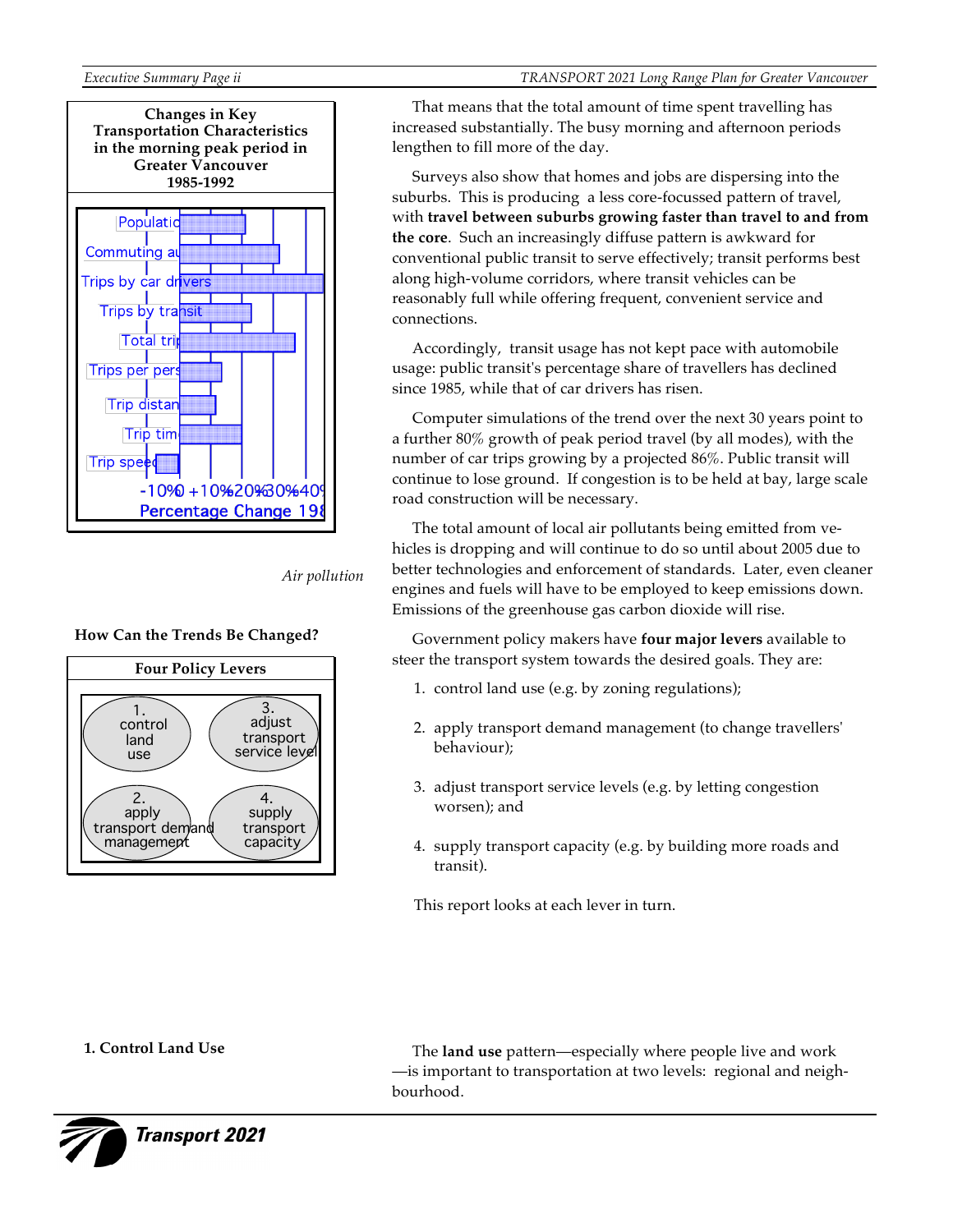*Regional or "Macro" Level* 

Where people live and work within the region (i.e. urban structure on a large scale) determines much of their daily travel needs.

Whether people spread out in suburbia or live closer together in tighter communities (measured in terms of number of people per hectare—or population density) is one aspect of this.

Different transport systems are suited to different population densities: less dense cities (e.g. in the south and western U.S.) tend to be automobile-oriented; denser cities (e.g. in Europe and Asia) lean towards much more transit.

At time of writing this Report, the GVRD's proposed Livable Region Strategy is under consideration by local governments. It would have local governments control land use to:

- **re-allocate the region's growth** (i.e. an extra 1.2 million people and 0.6 million jobs over 30 years) among the municipalities to form a more compact, less sprawling region than would occur if the system were left to follow current trends; and in particular
- **cluster population and jobs** near regional activity centres of various sizes, sited along transport corridors (helping to make them less automobile-dependent and more effectively serviced by transit); and simultaneously
- create a better **balance between work force and jobs** in each area, so that communities can be more complete, people can have an opportunity to live close to work, and long-haul commuting can be reduced.



*The Livable Region Strategy proposes that growth rate be nearly the same in some areas, faster in some others, and slower in yet others compared with the growth rate that would occur in those areas under the "business as usual" trend.*

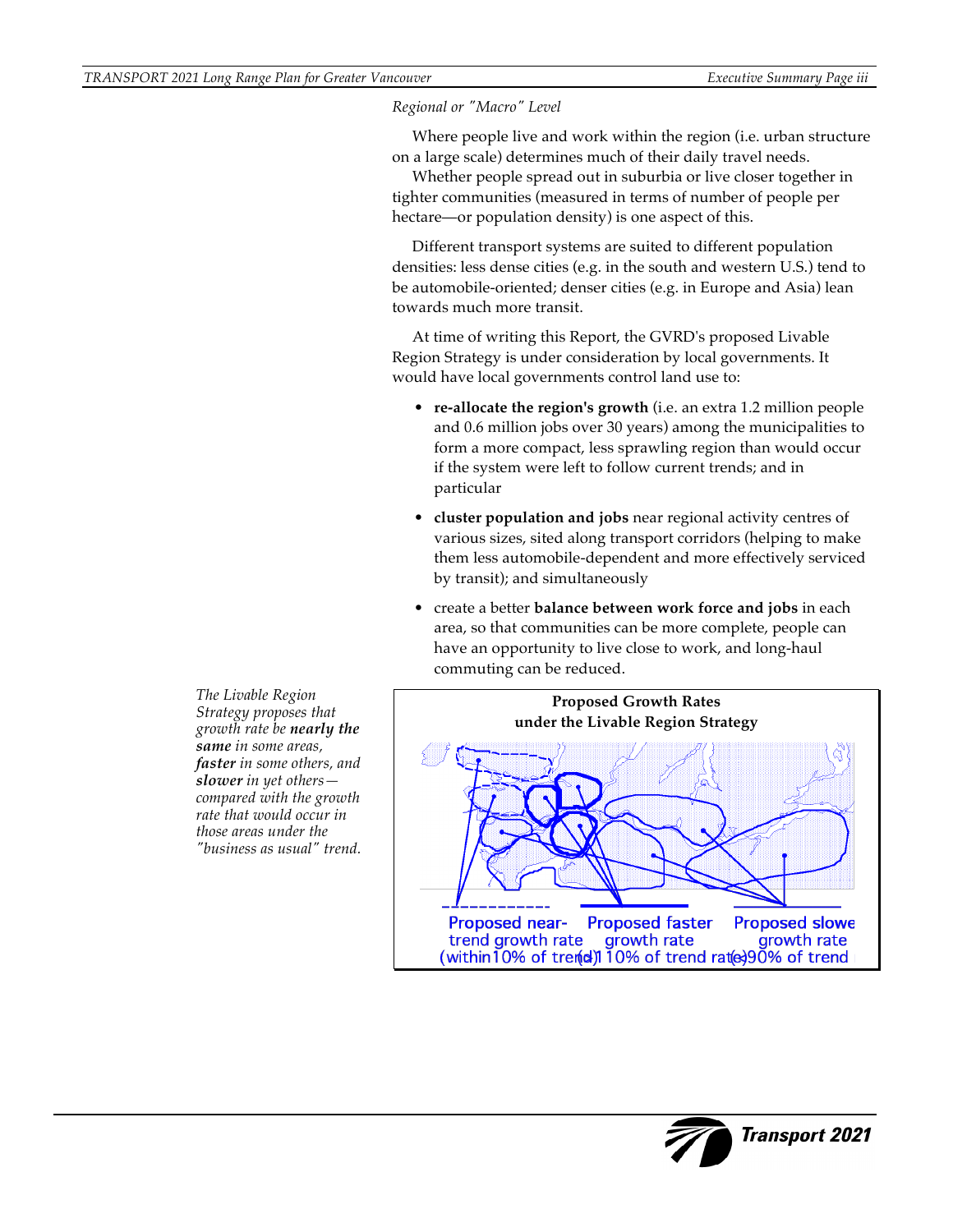To implement the Livable Region Strategy, it is necessary that:

- **local governments in the B.C. Lower Mainland**—28 in total coordinate changes to their Official Community Plans and zoning regulations in the future; and
- **agencies of the Provincial Government** (notably B.C. Transit and the Ministry of Transportation and Highways) and local governments coordinate transportation policies and investments in infrastructure so as to serve and help create the more compact region.

The Livable Region Strategy and the TRANSPORT 2021 project both view land use and transport planning as interactive and interdependent.

# *Neighbourhood or "Micro" Level*

Changing the the look and feel of neighbourhoods and "streetscapes" is key to giving walking and bicycling an opportunity to take hold. Governments can create neighbourhoods where nondrivers are less disadvantaged or where a car (especially a second family car) is actually not required by:

- **creating small-town or village street patterns** in suburban areas—where homes surround stores and services. Commercial buildings are closely spaced and front directly onto streets and sidewalks, not set back for parking. Routine neighbourhood trips are by foot. Priority for vehicles is downgraded.
- **intensifying residential areas** by lowering minimum lot sizes for detached housing, allowing building right up to lot line and relaxing single-purpose zoning.
- **calming traffic** by modifying the street and its regulations to slow down traffic and create better pedestrian environments and more livable neighbourhoods.

A major obstacle to more cycling is that existing roads and bridges do not accommodate cyclists very well. Also, many destinations have no secure bicycle storage, with no change rooms, showers or lockers.

If cyclists were better accommodated, transit could also benefit: more people from further away could access transit by bike than by foot alone, giving transit stops a greater "catchment" area.

Those modern western cities which have successfully adapted their road systems to accommodate cycling have shown that bicycle travel can become an important component of the transportation system and may reduce the number of motor vehicles on the roads.

**Transportation demand management** is the second lever available to policy makers. It comprises a variety of techniques to change the behaviour of travellers in order to make better use of the existing

*Neighbourhoods for nondrivers*

*Bicycling promotion*



### **2. Apply Transportation Demand Management**



**Transport 2021**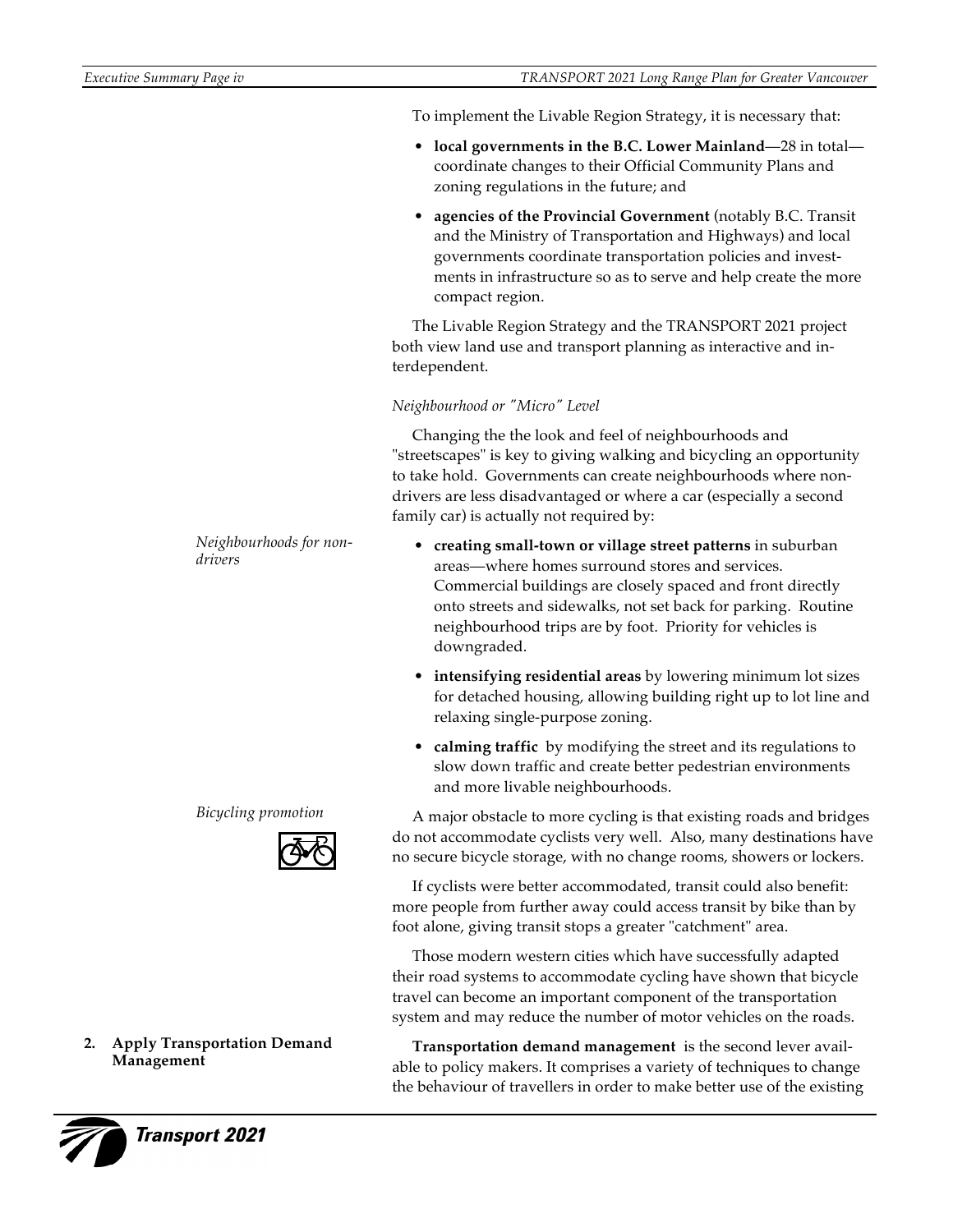|                              | transport system. It encourages off-peak travel and discourages<br>single-occupant vehicles, incorporating measures such as tolls, gas<br>taxes and parking management.                                                                                                                                                                                                                                               |  |
|------------------------------|-----------------------------------------------------------------------------------------------------------------------------------------------------------------------------------------------------------------------------------------------------------------------------------------------------------------------------------------------------------------------------------------------------------------------|--|
|                              | Though not the complete solution, it can postpone capital in-<br>vestment and reshape travel demand to boost transit and carpool use.                                                                                                                                                                                                                                                                                 |  |
|                              | Research shows that people respond more to penalties than in-<br>centives. TRANSPORT 2021 is proposing a package of mutually<br>supportive measures which would:                                                                                                                                                                                                                                                      |  |
| Incentives<br>or "Carrots"   | 1. promote telecommuting;                                                                                                                                                                                                                                                                                                                                                                                             |  |
|                              | 2. encourage medium-sized and large employers to help cut<br>vehicle trips to their worksites;                                                                                                                                                                                                                                                                                                                        |  |
|                              | 3. install high-occupancy vehicle lanes;                                                                                                                                                                                                                                                                                                                                                                              |  |
| Disincentives<br>or "Sticks" | 4. give buses traffic priority on the street;<br>5. increase and broaden parking charges (e.g. 50% increase of<br>average all-day parking charges in the downtown core, and<br>increases in all-day parking at other major town centres to<br>equal 3/4 of today's downtown levels);                                                                                                                                  |  |
|                              | 6. raise fuel prices, through higher fuel taxes (e.g. a $50\%$ increase<br>in the real price of gasoline); plus                                                                                                                                                                                                                                                                                                       |  |
|                              | 7. introduce bridge tolls (e.g. \$2 peak hour toll on all bridges<br>leading into Burrard Peninsula) as a first step to a more general<br>road pricing scheme.                                                                                                                                                                                                                                                        |  |
| Estimated impact             | Such a package could decrease rush hour vehicle trips by 10%<br>and increase transit ridership some $25\%$ compared with current<br>trends for the year 2021, other things being equal. A more aggressive<br>package (e.g. higher tolls) might achieve an even greater impact. The<br>actual effect of transportation demand management will depend<br>much on how well it is introduced, publicized and coordinated. |  |
| Link to user pay             | In Greater Vancouver, as in most cities, passenger transportation is<br>provided to users at less than cost: for instance the private automobile<br>and public transit are both subsidized-directly through the public<br>purse and also indirectly through the hidden costs they impose on the<br>environment and non-users.                                                                                         |  |
| Transport is underpriced     | One estimate is that travellers on all transport modes combined<br>pay only 2/3 to 3/4 of the full economic costs. An essential element of<br>transportation demand management is to get travellers to pay their<br>way and in particular to inform them—as near as possible to the<br>actual time and place of their trip- of the true cost of that trip.                                                            |  |
|                              | In the long run the prices paid by users should correspond to their<br>actual costs, otherwise over-use results. The goal of economic<br>efficiency therefore supports a policy of generally increasing the price<br>of all transport modes.                                                                                                                                                                          |  |
|                              |                                                                                                                                                                                                                                                                                                                                                                                                                       |  |

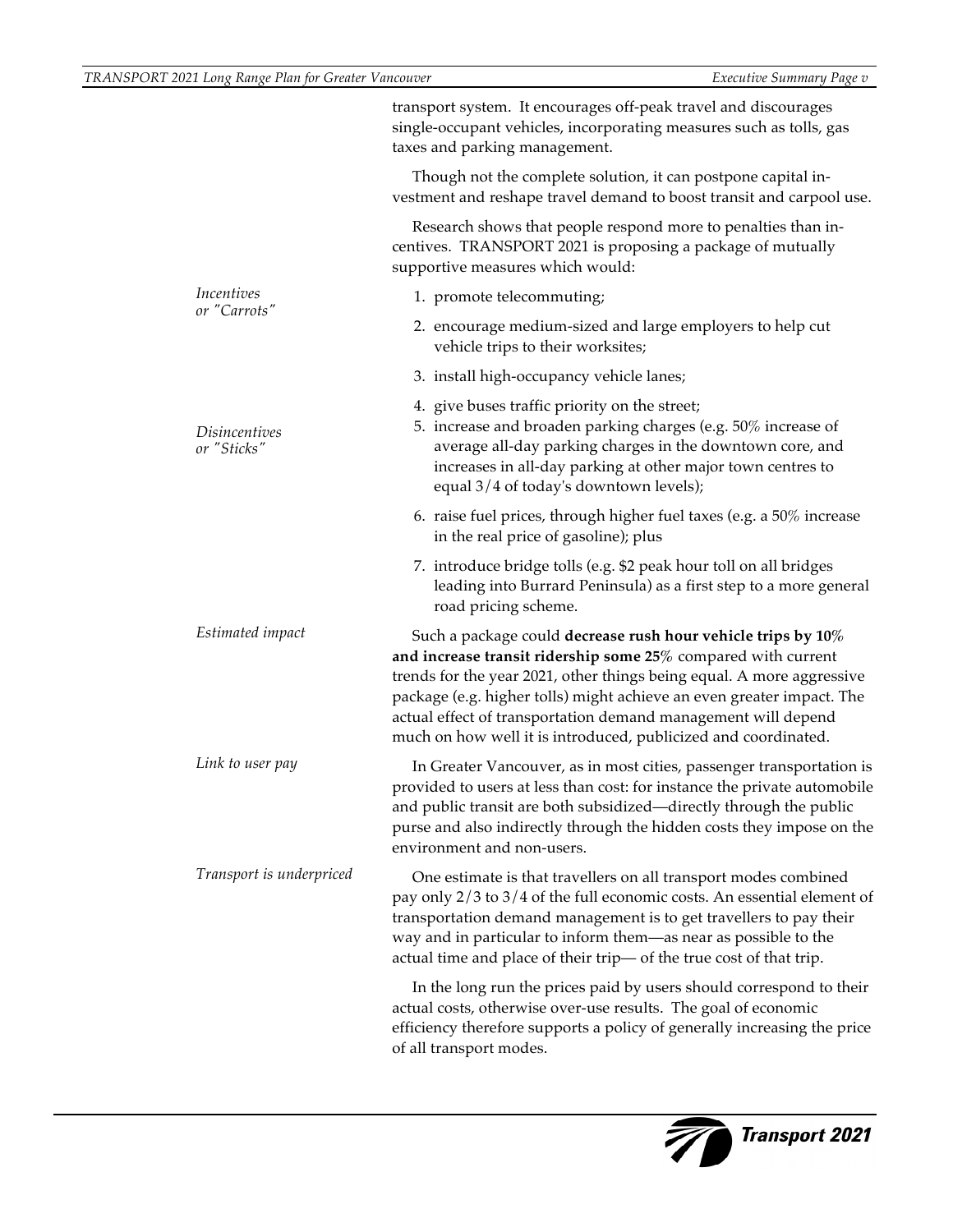| Link to financing<br>for streamlined collection of tolls.<br><b>Adjust Transport Service Level</b><br>3.<br>lever.<br>Problem of insufficient<br>congestion to make carpool<br>lanes work<br>travel time saved).<br>demand management.<br>Caution: cost of conges-<br>tion<br>merits as a lever to encourage transit and carpool use.<br>limited.<br><b>Supply Transport Capacity</b><br><b>Historical Spending</b><br>In the 10 years ending 1992,<br>together spent a total of<br>\$3.3 billion<br>(in \$1992)<br>the B.C. Lower Mainland. | TRANSPORT 2021 Long Range Plan for Greater Vancouver                                                                                                                                                                                                                                                                                                                                                                                            |
|----------------------------------------------------------------------------------------------------------------------------------------------------------------------------------------------------------------------------------------------------------------------------------------------------------------------------------------------------------------------------------------------------------------------------------------------------------------------------------------------------------------------------------------------|-------------------------------------------------------------------------------------------------------------------------------------------------------------------------------------------------------------------------------------------------------------------------------------------------------------------------------------------------------------------------------------------------------------------------------------------------|
| local and provincial governments<br>on transportation capital works in                                                                                                                                                                                                                                                                                                                                                                                                                                                                       | By 2021, transportation demand management and toll-financing<br>will probably be commonplace in the developed world; it will be seen<br>as necessary to combat urban traffic congestion and pollution and to<br>support transport investment. Electronic technology is now available                                                                                                                                                            |
|                                                                                                                                                                                                                                                                                                                                                                                                                                                                                                                                              | Service level means speed, convenience, frequency of service,<br>comfort and other qualities of a journey, other than price. Selectively<br>accepting congestion to change travel patterns is another policy                                                                                                                                                                                                                                    |
|                                                                                                                                                                                                                                                                                                                                                                                                                                                                                                                                              | Currently, on most transportation routes in the region, the level of<br>service to mixed traffic is too high to make separate carpool lanes<br>attractive through time savings. This suggests that for carpool lanes<br>to be utilized, congestion would have to be allowed to accumulate in<br>the mixed traffic lanes alongside. To attract people to use carpool<br>lanes, there must be a tangible benefit to them (most likely in terms of |
|                                                                                                                                                                                                                                                                                                                                                                                                                                                                                                                                              | Congestion is usually considered an evil; however, allowing con-<br>gestion to deteriorate for the single-occupant vehicles is a practical<br>method of promoting transit and carpools. More congestion for<br>single-occupant vehicles would magnify the impact of transportation                                                                                                                                                              |
|                                                                                                                                                                                                                                                                                                                                                                                                                                                                                                                                              | There is a delicate balance between the cost of congestion and its                                                                                                                                                                                                                                                                                                                                                                              |
| 4.                                                                                                                                                                                                                                                                                                                                                                                                                                                                                                                                           | Since urban goods transport has no practical alternative to trucks,<br>a policy of selectively increasing congestion should also protect trucks<br>from being caught in queues, e.g. by separating truck flows from<br>mixed traffic-although practical opportunities for doing so may be                                                                                                                                                       |
|                                                                                                                                                                                                                                                                                                                                                                                                                                                                                                                                              | The fourth and final policy lever is to build more transport ca-<br>pacity. Clearly, availability of funds is a key constraint. Given the<br>declared goals and objectives for the transportation system,<br>TRANSPORT 2021 has taken the following approach:                                                                                                                                                                                   |
|                                                                                                                                                                                                                                                                                                                                                                                                                                                                                                                                              | • support the GVRD's Livable Region Strategy by increasing<br>relative accessibility in areas where the land use plan calls for<br>greater densities, and reducing it elsewhere;                                                                                                                                                                                                                                                                |
|                                                                                                                                                                                                                                                                                                                                                                                                                                                                                                                                              | • estimate the demands for transportation capacity which remain<br>after the application of the first three policy levers;                                                                                                                                                                                                                                                                                                                      |
|                                                                                                                                                                                                                                                                                                                                                                                                                                                                                                                                              | restrain the single-occupant vehicle by supplying more physical<br>capacity for this mode very selectively; and                                                                                                                                                                                                                                                                                                                                 |
|                                                                                                                                                                                                                                                                                                                                                                                                                                                                                                                                              | emphasize transit and high-occupancy vehicles.                                                                                                                                                                                                                                                                                                                                                                                                  |

 $\overline{\zeta}$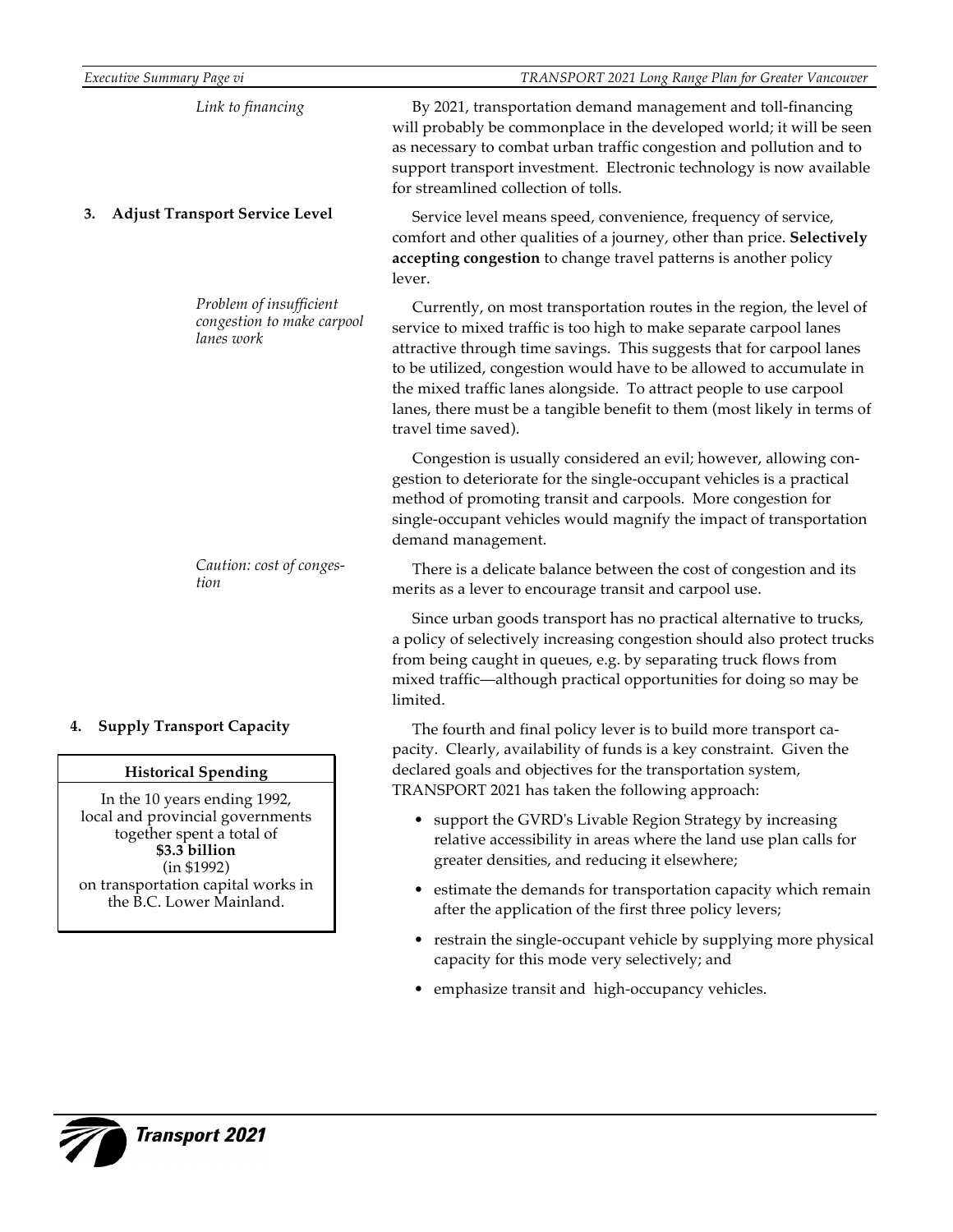

Executive Summary Page vii

**Transport 2021**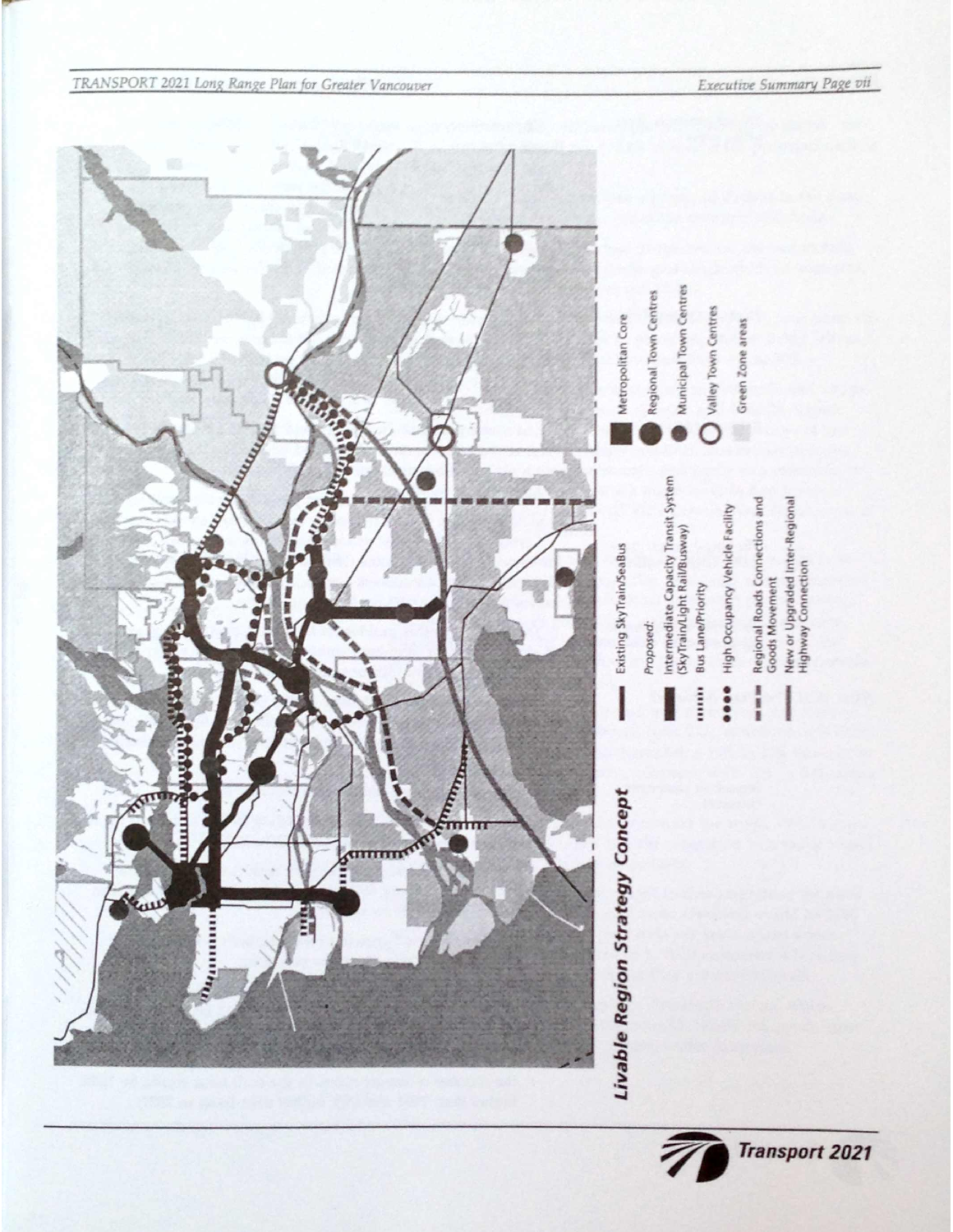| Executive Summary Page viii                      | TRANSPORT 2021 Long Range Plan for Greater Vancouver                                                                                                                                                                                                                                                                                                                                                                                                                                                                                                                 |
|--------------------------------------------------|----------------------------------------------------------------------------------------------------------------------------------------------------------------------------------------------------------------------------------------------------------------------------------------------------------------------------------------------------------------------------------------------------------------------------------------------------------------------------------------------------------------------------------------------------------------------|
| Transit service in dense<br>urban areas          | The relatively high target population densities within the Burrard<br>Peninsula, the North East Sector (Coquitlam, Port Coquitlam and Port<br>Moody) and North Surrey create an opportunity for transit. The<br>concept for the year 2021, therefore, is a transit system which has<br>better coverage over these areas, permitting travellers to connect<br>between several origins and destinations without having to travel via<br>the downtown hub. Accordingly, the concept for the year 2021 shows<br>an intensive pattern of transit services in these areas. |
| High-occupancy Vehicles                          | The approach points to a network of High-occupancy Vehicle<br>(HOV) lanes, offering travel time advantages for HOVs, together with<br>queue-jumping facilities to give priority at bridge heads. Each specific<br>application of HOV facilities will require a further, complete<br>assessment in order to determine its practicality.                                                                                                                                                                                                                               |
| Bridges and tunnels                              | The choke points of the bridges and tunnels across the Fraser River<br>and across Burrard Inlet would be used to "draw the line" and limit<br>access by the single-occupant vehicle.                                                                                                                                                                                                                                                                                                                                                                                 |
| The long-haul vs. com-<br>muter traffic conflict | Within areas of rapid population growth, considerable new local<br>road construction will be necessary to accommodate mixed traffic.<br>Certain roads intended as long-haul links with other parts of the<br>Province—such as the Trans Canada Highway between the Port<br>Mann Bridge and Chilliwack—are encouraging urban sprawl and are<br>losing their function for long-haul traffic.                                                                                                                                                                           |
| Deterring solo-commuting<br>from valley towns    | The solution to this problem is to reverse past practice and limit all<br>single-occupant long-haul commuting from the valley towns, e.g.<br>through deterrent tolls or traffic lights at on-ramps.                                                                                                                                                                                                                                                                                                                                                                  |
| What Will The Plan Achieve?                      | Extensive computer modelling by the project indicates what the<br>recommended plan will achieve. The following figures should be<br>read as showing the magnitude and general direction of change,<br>rather than precise data.                                                                                                                                                                                                                                                                                                                                      |
| Impact on passenger                              | Under the recommended plan, in the year 2021,                                                                                                                                                                                                                                                                                                                                                                                                                                                                                                                        |
| transport                                        | the total number of people travelling in the rush hour by all<br>modes would be 80% higher than in 1991;                                                                                                                                                                                                                                                                                                                                                                                                                                                             |
|                                                  | the number of people driving in rush hour would grow more<br>$\bullet$<br>slowly, being 60% higher than in 1991 but lower than the trend<br>for 2021 by some 13%;                                                                                                                                                                                                                                                                                                                                                                                                    |
|                                                  | the 30-year trend growth in the number of rush hour car drivers<br>$\bullet$<br>would be reduced by one third;                                                                                                                                                                                                                                                                                                                                                                                                                                                       |
|                                                  | the number travelling as car passengers in the rush hour would<br>$\bullet$<br>double by 2021; the number would be 3% higher than trend<br>(but notable because there are $13\%$ fewer cars for them to ride<br>in, compared with trend);                                                                                                                                                                                                                                                                                                                            |
|                                                  | the number of transit riders in the rush hour would be 160%<br>٠<br>higher than 1991 and 59% higher than trend in 2021;                                                                                                                                                                                                                                                                                                                                                                                                                                              |

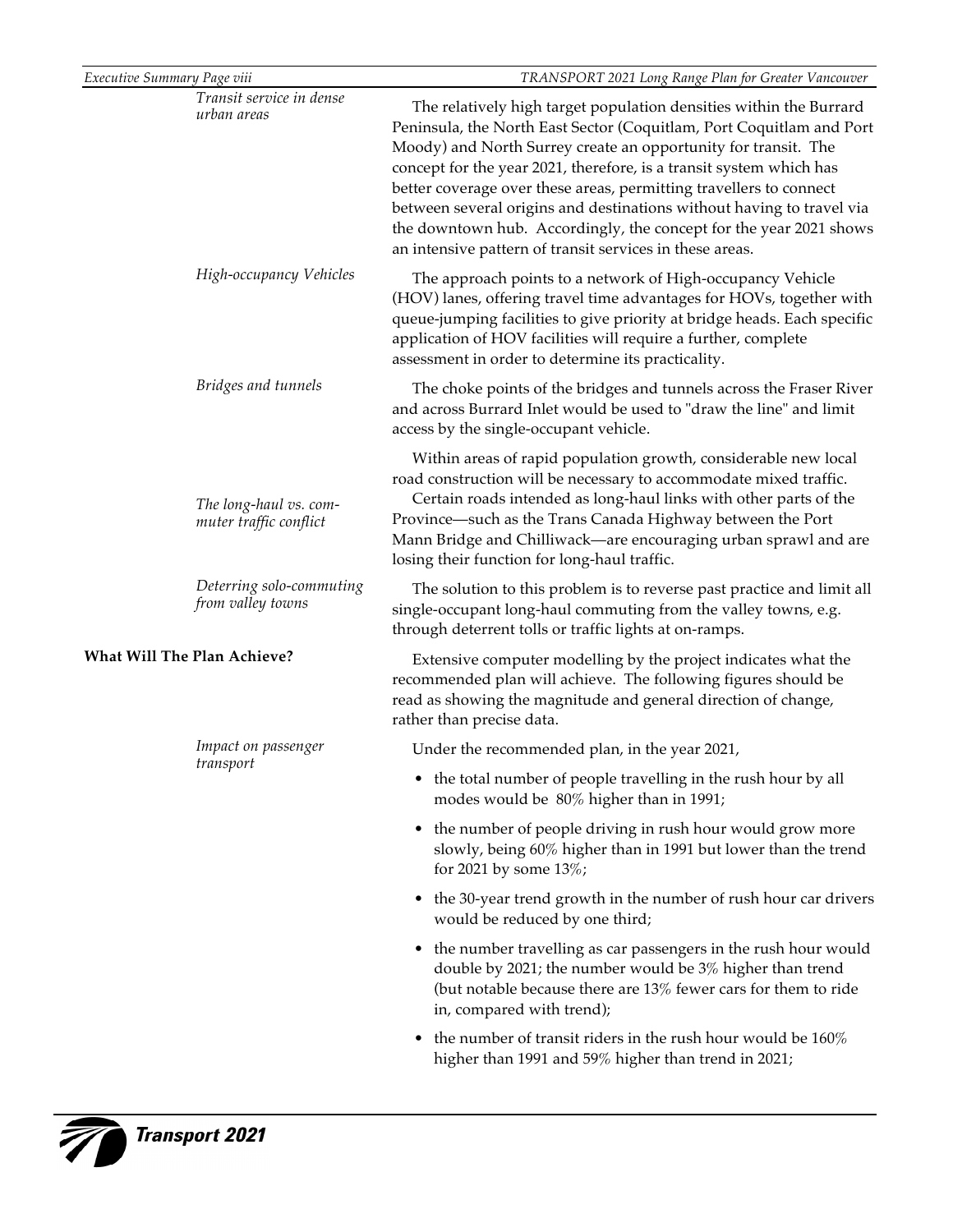| Reverses transit decline<br>and car occupancy decline        | • the share of the total rush hour travel served by transit, cur-<br>rently 13%, would rise to 18% reversing the projected decline;<br>and<br>• the plan would also reverse a projected decline in the number                                                                                                                                                                                                                                                                                           |  |
|--------------------------------------------------------------|---------------------------------------------------------------------------------------------------------------------------------------------------------------------------------------------------------------------------------------------------------------------------------------------------------------------------------------------------------------------------------------------------------------------------------------------------------------------------------------------------------|--|
|                                                              | of people carried per car in the morning rush hour.                                                                                                                                                                                                                                                                                                                                                                                                                                                     |  |
| Reduces car dependence;<br>better access to rapid<br>transit | The region would become less dependent on the automobile. The<br>car would continue to be the largest single mode of transport, but the<br>percentage of car drivers would fall.                                                                                                                                                                                                                                                                                                                        |  |
|                                                              | Access to transit service would be improved, with four times the<br>length of rapid transit services in place; population living within 1 km<br>of a rapid transit line would increase from $8\%$ to $30\%$ .                                                                                                                                                                                                                                                                                           |  |
| Local air pollutants down                                    | Emissions of local air pollutants—carbon monoxide and smog-<br>forming contaminants (oxides of nitrogen and volatile organic<br>compounds) of which vehicles are the primary source—are projected<br>to decline to $1/3$ of current amounts, due mainly to better engine<br>technology and enforcement, and partly to a reduction in automobile<br>dependence. This is a major contribution towards reaching and<br>maintaining the GVRD's Creating Our Future goal of a 50% cut in<br>these emissions. |  |
| Global air pollutant up                                      | Fossil-fuelled engines emit carbon dioxide $(CO2)$ , generally ac-<br>cepted to cause global warming. The provincial and national target<br>is to stabilize $CO2$ emissions from all sources (home heating,<br>transportation, power generation, waste incineration, etc. combined)<br>at 1990 levels by the year 2000. Transportation is not the primary<br>source of $CO2$ , emitting less than a sixth of province-wide or a<br>quarter of Canada-wide CO <sub>2</sub> .                             |  |
|                                                              | Vehicles in the Lower Mainland will themselves not achieve the<br>target for all sources combined; their $CO2$ emissions will likely rise<br>$10\%$ in the 1990s and climb thereafter: a 15% to 20% increase by 2021<br>is projected under this plan, compared with 25% to 30% under trend<br>conditions.                                                                                                                                                                                               |  |
| Speed down, congestion<br>worse                              | However, congestion would worsen on the roads. While average<br>speeds would decline (by $3\%$ ), the congestion seen today would be<br>more widespread, affecting more roads.                                                                                                                                                                                                                                                                                                                          |  |
| Impact on goods transport                                    | Inevitably, trucks would be caught in this congestion; the extra<br>congestion costs for trucks in the Lower Mainland would be \$185<br>million per year or some \$70 per capita per year-a cost which<br>truckers can be expected to pass on to their customers where they<br>can. These costs are significant, but they are not intolerable.                                                                                                                                                          |  |
|                                                              | Only with a completely separate circulation system, which would<br>be difficult to justify economically, would the goods movement<br>system be unaffected by general traffic congestion.                                                                                                                                                                                                                                                                                                                |  |

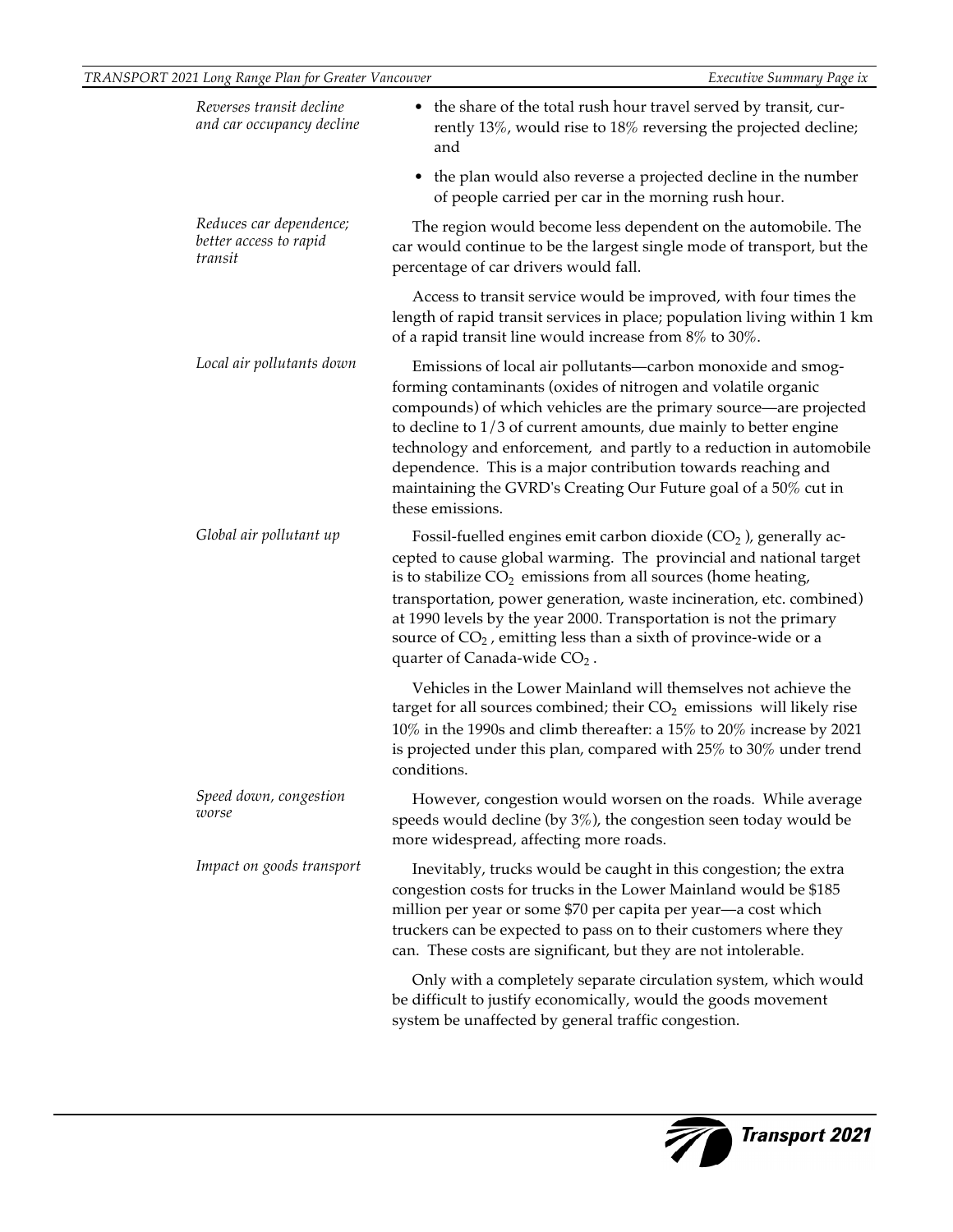*Executive Summary Page x TRANSPORT 2021 Long Range Plan for Greater Vancouver*

*Capital cost and affordability*

An important test of the transport plan is its affordability.

With budgets under pressure, governments in other provinces of Canada and in other countries are turning to private sources of capital, using dedicated tolls or other user charges to pay interest and debt charges. The Government of B. C. has announced a Transportation Financing Authority intended to operate along these lines.

Preparing a financial plan goes beyond the terms of reference for TRANSPORT 2021; but the plan is considered affordable.

The estimated capital cost of this plan through to the year 2021 is \$10 billion in 1992 dollars:-

| Projected Public Sector Capital Expenditures<br>on Transportation in Greater Vancouver<br>for the period 1993 to 2021, in 1992 dollars |                 |  |  |  |
|----------------------------------------------------------------------------------------------------------------------------------------|-----------------|--|--|--|
| Transit                                                                                                                                | $$3.6(36\%)$    |  |  |  |
| <b>Provincial Roads</b>                                                                                                                | \$3.9(39%)      |  |  |  |
| Municipal Roads                                                                                                                        | \$2.5(25%)      |  |  |  |
| Total                                                                                                                                  | $$10.0~(100\%)$ |  |  |  |

A useful measure of the size of transport investment is the per capita annual capital expenditure for the region, in real terms (see chart on left), actual historical vs. this plan.

To pay for the total \$10 billion in future transport investment identified above, the plan would require about two thirds of the historical amount— \$149 per capita per year compared with \$231 over the past decade—to be sustained through the period 1993-2021.

This suggests that the magnitude of investment is not unreasonable.

Further, even if past sources of funds were not available at all, it is projected that the capital expenditure could be financed through new revenues generated from the transportation demand management measures—tolls, gas taxes and parking taxes.

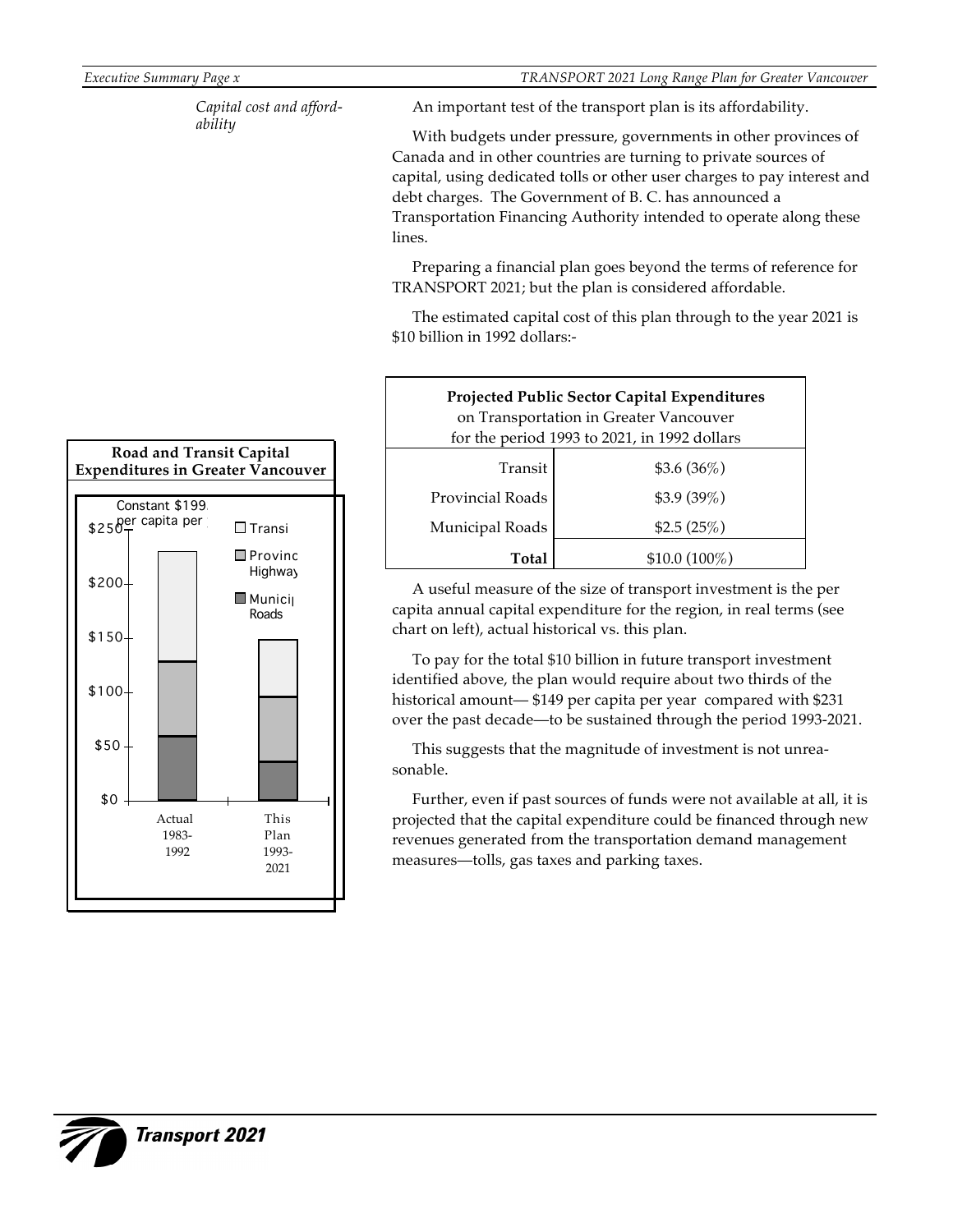**Transport 2021** 

is as follows:- **Projected Revenue Generated in the B.C. Lower Mainland in the Year 2021 from Transportation Demand Management under the TRANSPORT 2021 Long-range Plan** Millions of 1992 dollars per year Bridge Tolls | \$540 Gas Taxes | \$483 Parking Taxes | \$65 **Total** \$1.1 billion Supposing that (a) transportation demand management revenues are phased in uniformly from zero in 1992 to \$1.1 billion in 2021, and (b) capital expenditures are made in equal annual amounts per year, to total \$10 billion by the year 2021, then the accumulating debt service charges are about equal to the projected revenues in any given year (conservatively amortized over a relatively short 30-year life and at relatively high 10% real annual interest). This is the second test of affordability of the plan; all of the capital cost of the proposed transportation system could indeed be financed by the revenue from demand management. In conclusion, the recommended long-range transport plan broadly meets the test of its own objectives. To obtain these results it is crucial that all policy levers operate successfully. Unexpected and unforeseeable developments over the next 30 years could mean that some of the underlying assumptions will not hold true. Accordingly, the project has also considered how best to make the plan robust and flexible. A particular source of uncertainty is the region's success in attaining the required targets in the management of (a) urban growth and (b) transportation demand. The transport plan will require amendment if its assumptions in these areas are not borne out. In both cases, the system would tend to follow "business as usual", i.e. towards more suburban and ex-urban development, less transit use, more automobile dependence and the need for more roads. First, options to use transport corridors not in the long-range plan must be kept open. While this Report does not recommend that *\$1 billion/year revenue from demand management in 30 years Conclusion* **Keeping Options Open** *Default is more roads*

Using traffic volumes projected in the year 2021, but at current dollar prices, one estimate of the cash revenue flowing to government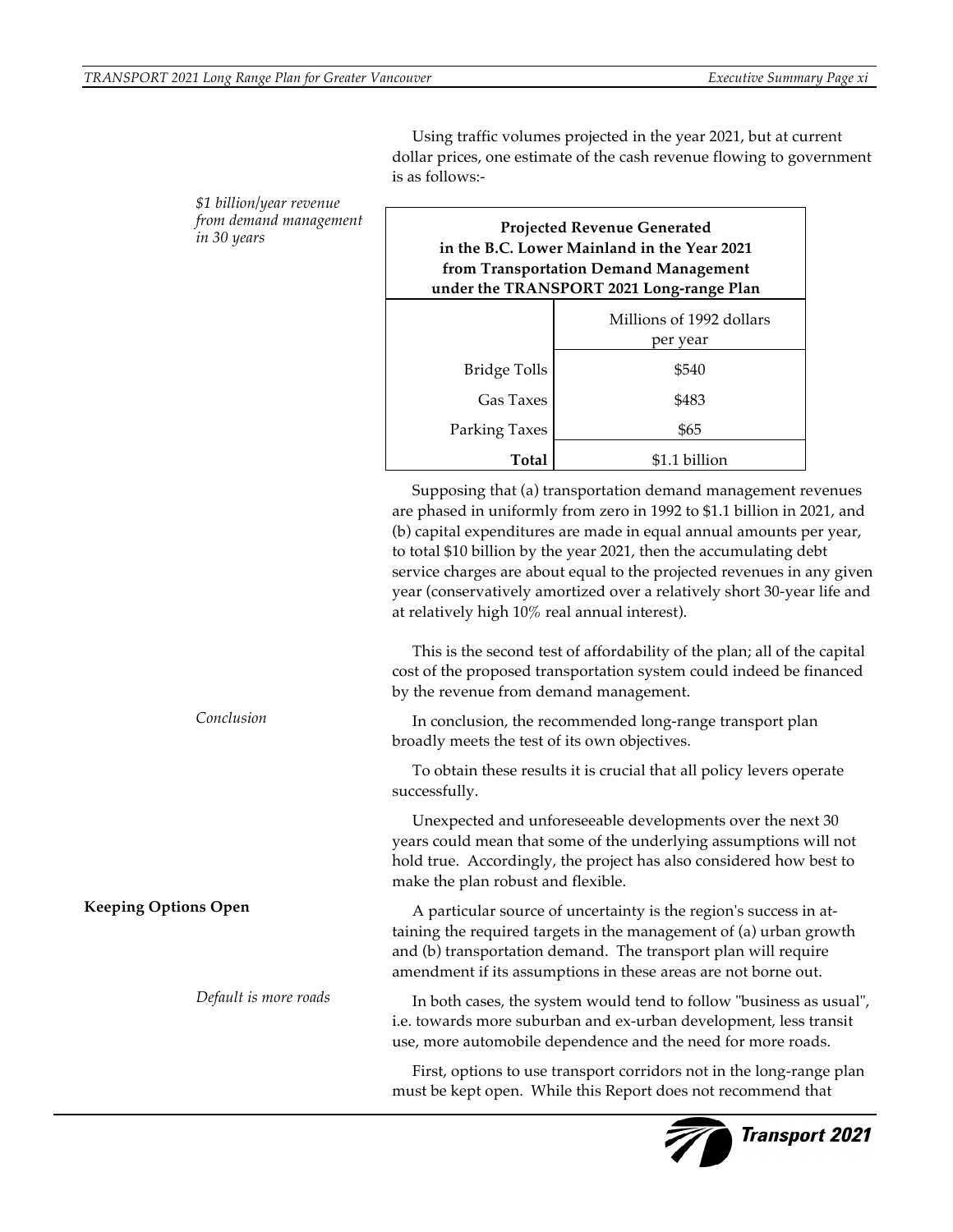

facilities be built in such corridors, they may be needed in light of the above uncertainties, either within the 30-year horizon or beyond it.

Therefore, the Steering Committee believes that agencies such as the Ministry of Transportation and Highways should continue to preserve options for routes and corridors, as they see fit within the limits of their regulatory powers. This is a fully legitimate activity of agencies charged with responsibilities to provide for the long-term needs of the region and the Province. It does not conflict with the Committee's long-range transport plan.

Second, the plan must be a "living document", regularly updated. A stable planning cycle would:

- cover all modes of transportation, goods and passengers;
- integrate land use planning with transportation planning, with the transport planning being based on local, regional, provincial and national transport goals and objectives;
- be methodical and have continuity, being able to monitor the transport system and maintain records of data, past strategic thinking and decisions; and
- be associated with a sustained, predictable funding basis to support the required capital projects.

This means establishing a regional transport planning cycle and identifying a responsible body, able to recognize and respond to structural changes and surprise events.

A steady, consistent focus, and coordinated implementation of the policies, which are the responsibility of many groups, will be vital if the Province and local governments are to achieve the goals and objectives they have set out for Greater Vancouver's transportation system.

• • •

# *Appended: Consolidated List of Recommended Policies*

The following pages present a consolidated list of all the recommended policies of TRANSPORT 2021, drawn from the Long Range Transportation Plan.

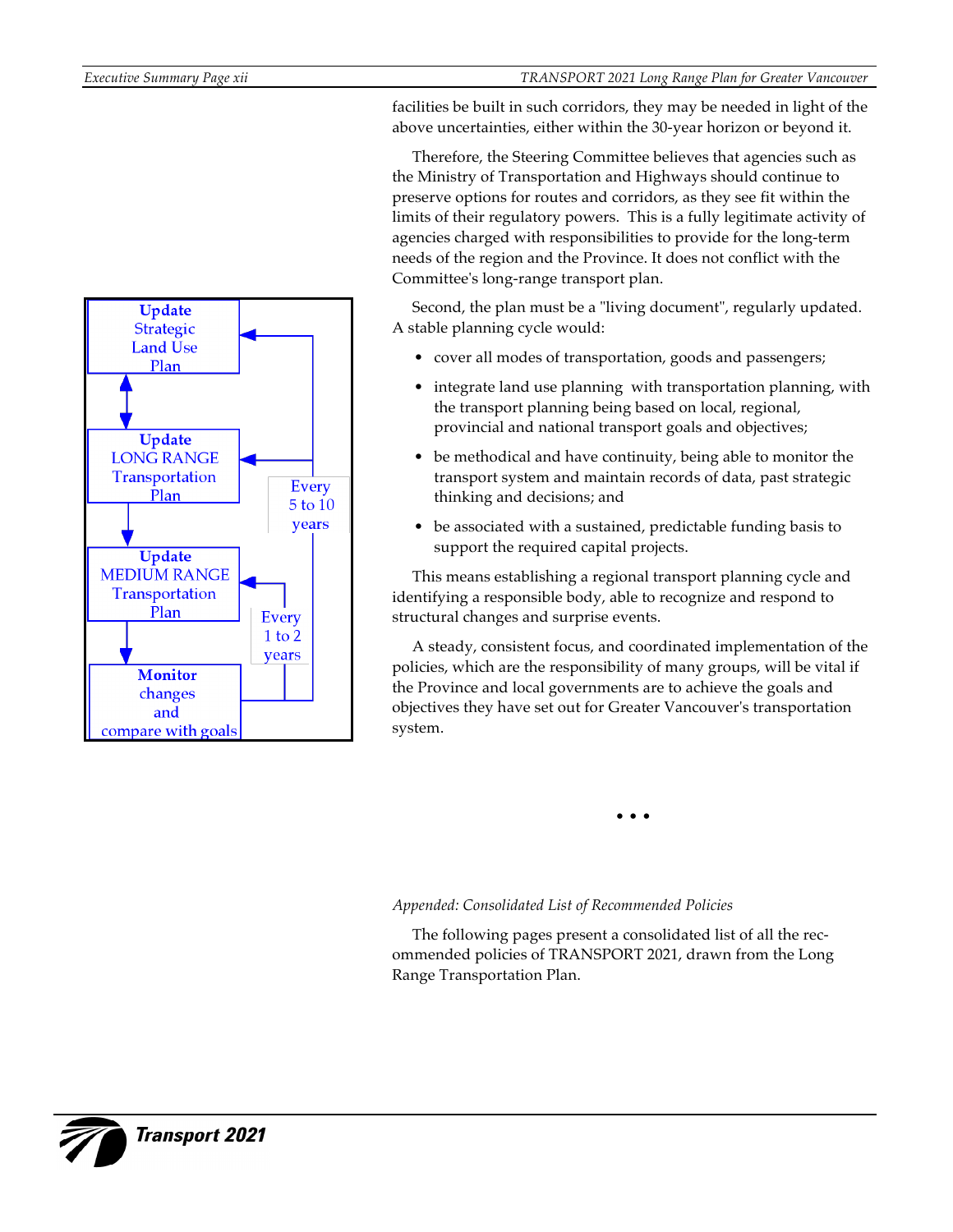# **Consolidated List of Recommended Policies**

Most policies require joint or parallel actions by the Province and local governments together. The term "**governments**" as used below means the Government of British Columbia and local governments.

# **1. Land Use Policies**

**1.1** The GVRD should pursue the completion of its Livable Region Strategy as a reference point for all public and private sector agencies which have an influence over urban development.

**1.2** The Strategy should allocate growth and concentrate development in multi-use activity centres and highdensity development corridors.

**1.3** The Strategy should define areas of higher density which will be targeted for intensive transit service by the transport plan.

**1.4** The Strategy should identify towns outside the urban area which are (a) intended to become more complete and self-sufficient and therefore (b) through transportation and other policies, to be discouraged from becoming suburban "bedroom communities" with easy commuting into the metropolitan core.

#### *Local friendliness to walking, cycling and transit*

**1.5** Near and within all activity centres, the Strategy should propose a range of housing, within a pedestrianand bicycle- friendly urban design, both by construction of new centres and by re-development of existing ones.

**1.6** Municipalities should provide a transit-friendly local street pattern allowing transit routes to pass within walking range of a large proportion of dwellings, job sites, schools, shops and other activity centres.

**1.7** Municipalities should develop bylaws and guidelines to help attain long range transport goals at both regional and local levels, including retrofitting neighbourhoods which currently have street patterns which are difficult to serve by transit.

#### *Coordination of Official Community Plans*

**1.8** Governments should provide a framework whereby municipal land use plans are effectively coordinated in a sustained fashion over several decades, using the GVRD's Livable Region Strategy as reference point; neighbouring regions and their member municipalities should be included in this process.

# **2. Demand Management Policies**

2.1 Governments should regard Transportation Demand Management (TDM) strategies as an integral part of transport planning in the B.C. Lower Mainland.

Governments should use TDM as the primary public policy instrument to restrain growth in travel by the single occupant automobile.

2.3 Governments should wherever possible exempt urban goods movement, which has no practical choice other than truck, from the policy of auto restraint.

2.4 Neighbouring local governments which feed traffic into Greater Vancouver should be asked to respect and support the TDM policy by encouraging transit and carpool traffic, and discouraging single occupant commuter traffic into/out of Greater Vancouver.

2.5 Governments should generally use "carrot" measures (persuasion and incentives) to achieve objectives before using "sticks" (penalties and disincentives); however, since "carrot" measures alone are not likely to effect significant change, "stick" measures will be required.

#### *Telecommuting*

2.6 Governments should encourage businesses to adopt telecommuting by devising a framework of fiscal incentives, justified on the basis of saved or postponed infrastructure investments that would otherwise be required.

### *Employer trip reduction*

2.7 A regional agency, to be identified, should foster employer trip reduction programs, which look to medium and/or large scale employers to take action to reduce the number of commuter vehicles serving their worksites. The agency should provide support by information and public awareness campaigns, a regional ride-share match-up programme, and other advisory services which encourage employers to participate.

2.8 Governments should leave voluntary the employers' participation in trip reduction programs, i.e. not require it by law, to avoid regulatory imposition on employers and associated public sector administrative costs (with the exception of policy 2.16, below).

#### *HOV/Bus priorities*

2.9 Governments should recognize provision of HOV lanes and bus priority measures as necessary and mutually reinforcing with TDM, to provide more timecompetitive alternatives over the single-occupant vehicle.

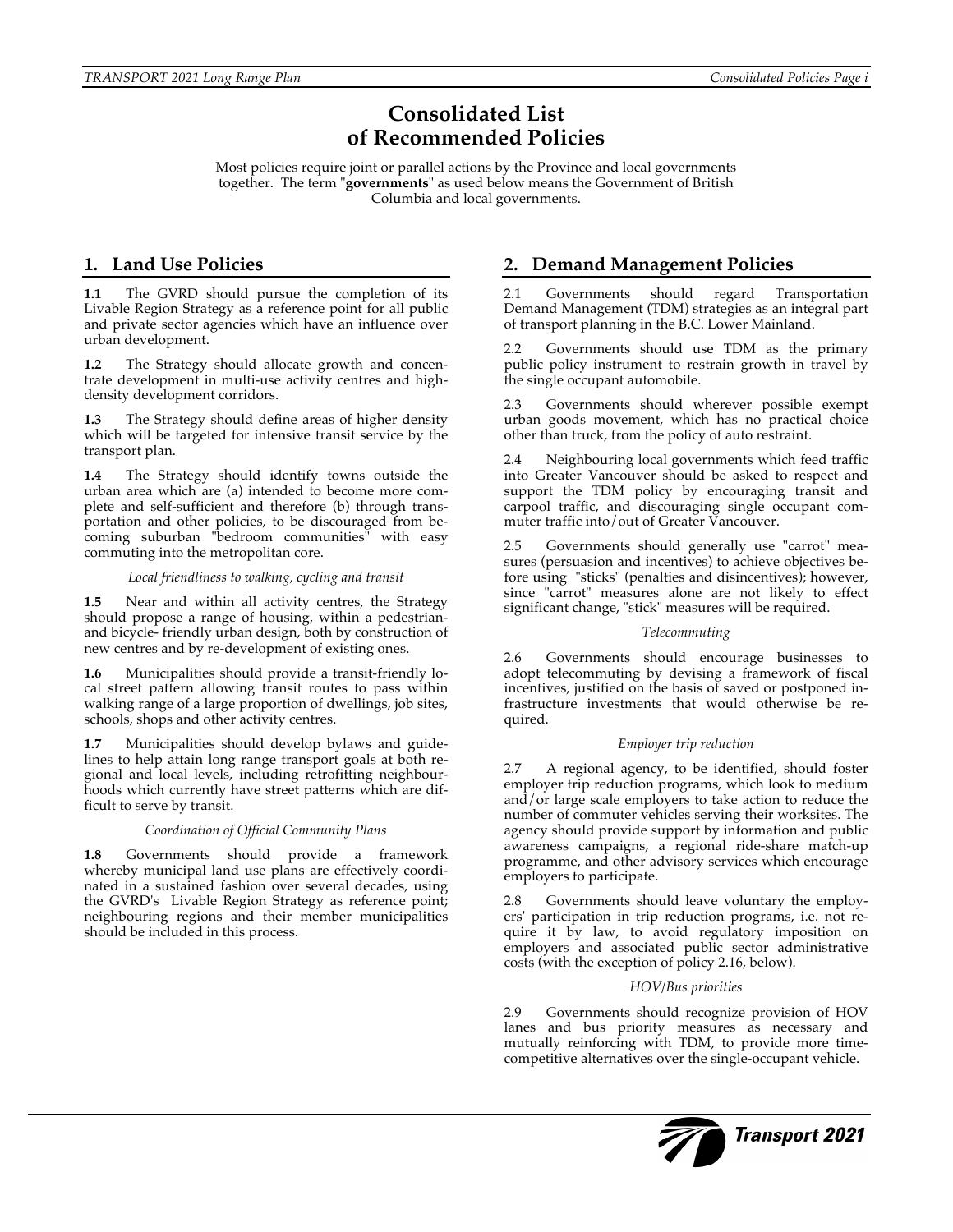#### *Executive Summary: Consolidated Policies Page 2 TRANSPORT 2021 Long Range Plan*

#### *Road pricing, tolling and gas tax*

2.10 The Province should introduce road pricing measures or tolls structured to reduce congestion, provide clearer price signals to users for the costs they incur and impose on others, and to raise revenue for transportation improvements.

2.11 The Province should apply road pricing/tolls with the long run purpose of shaping travel demand in addition to obtaining revenues. The Province should not remove tolls unless it is clear that the external costs of the automobile have otherwise been accounted for and are recognized by the user.

2.12 The Province should dedicate toll revenues to system-wide transportation improvements, including transit/HOV improvements, retrofitting infrastructure to withstand earthquakes, rehabilitation of deteriorating facilities and construction of new facilities.

2.13 Governments should institute methods of converting fixed costs of auto ownership/operation to variable costs, where practical (e.g. pay-as-you-drive insurance).

2.14 The Province should increase gas prices, though these are a "blunt" instrument with more merit as a revenue-generating measure than as a demand management measure.

#### *Parking management*

2.15 Governments should use parking management as a TDM instrument. The provision of parking should be coordinated throughout the urban area, e.g. through a regional focal point recommended under "coordination" below. A comprehensive parking strategy is required covering short and long term, park-and ride, public and private, supply and price considerations.

2.16 Governments should phase out subsidized parking for commuters e.g. by means of municipal bylaws requiring employers who wish to provide free or subsidized parking to employees also to offer those employees the option of the equivalent value in cash and/or travel subsidy.

#### *Coordination*

2.17 Governments should identify a regional focal point for coordinating TDM. This focal point, which could be a coordinating committee of principal agencies, should function with a mandate to monitor impacts, detect conflicts and coordinate TDM in the region among the agencies responsible for implementing the measures.

# **3. Service Level Policies**

#### *Single-occupant vehicles*

3.1 Until road pricing or an extensive tolling system is instituted, governments may have to accept worse congestion for single-occupant vehicles in the peak period



as a necessary evil to encourage other travel options, notably transit and carpooling.

#### *Trucks*

3.2 Governments should permit truck traffic to escape the auto congestion/auto restraint policy wherever feasible by separating truck flows from auto flows, consistent with cost effectiveness.

3.3 Governments should develop minimum service level standards for major truck links to trigger action for improvement if service drops below the accepted level.

#### *Long-haul and inter-regional traffic*

3.4 Governments should maintain a high level of service for traffic moving between the Lower Mainland, the U.S. and other parts of B.C. This will require a lower level of service for long-haul commuters by car into the urban area by restricting their access to interregional facilities.

# **4. Transport Supply Policies**

#### *Transit*

4.1 Transit providers should add high quality, fast, frequent services linking facilities linking regional town centres.

4.2 Transit providers should offer a family of local transit services, including para-transit and flexible-route transit services, to serve demand for different time periods and different markets.

4.3 Transit providers should place priority on improving local transit services in designated urbanized and denser-developed areas within the compact metropolitan area.

#### *High-occupancy vehicle (HOV) and bus priorities*

4.4 To make best use of existing investment, the governments should re-allocate existing roadway capacity to maximize people-carrying capacity, not vehicle-carrying capacity, and take into account the expected number of passengers per vehicle rather than the number of seats.

In particular, where congestion is not serious and where operationally feasible, the governments should provide HOV capacity by removing mixed traffic or parking lanes from the existing system; where this is not operationally feasible, it will be necessary to construct new HOV facilities.

4.6 The Province and municipalities should install bus/HOV priority measures, wherever an advantage for transit can be demonstrated, and accept that a time penalty to other road users may occur.

**4.7** On regional roads intended for inter-regional and regional traffic as opposed to local traffic, the Province should provide new capacity preferably by new HOV facilities, recognizing some mixed traffic capacity expansion may be necessary.

**4.8** The Province and municipalities should consider opening HOV lanes to trucks and other mixed traffic in the off peak period, provided that the performance or safety of transit is not compromised.